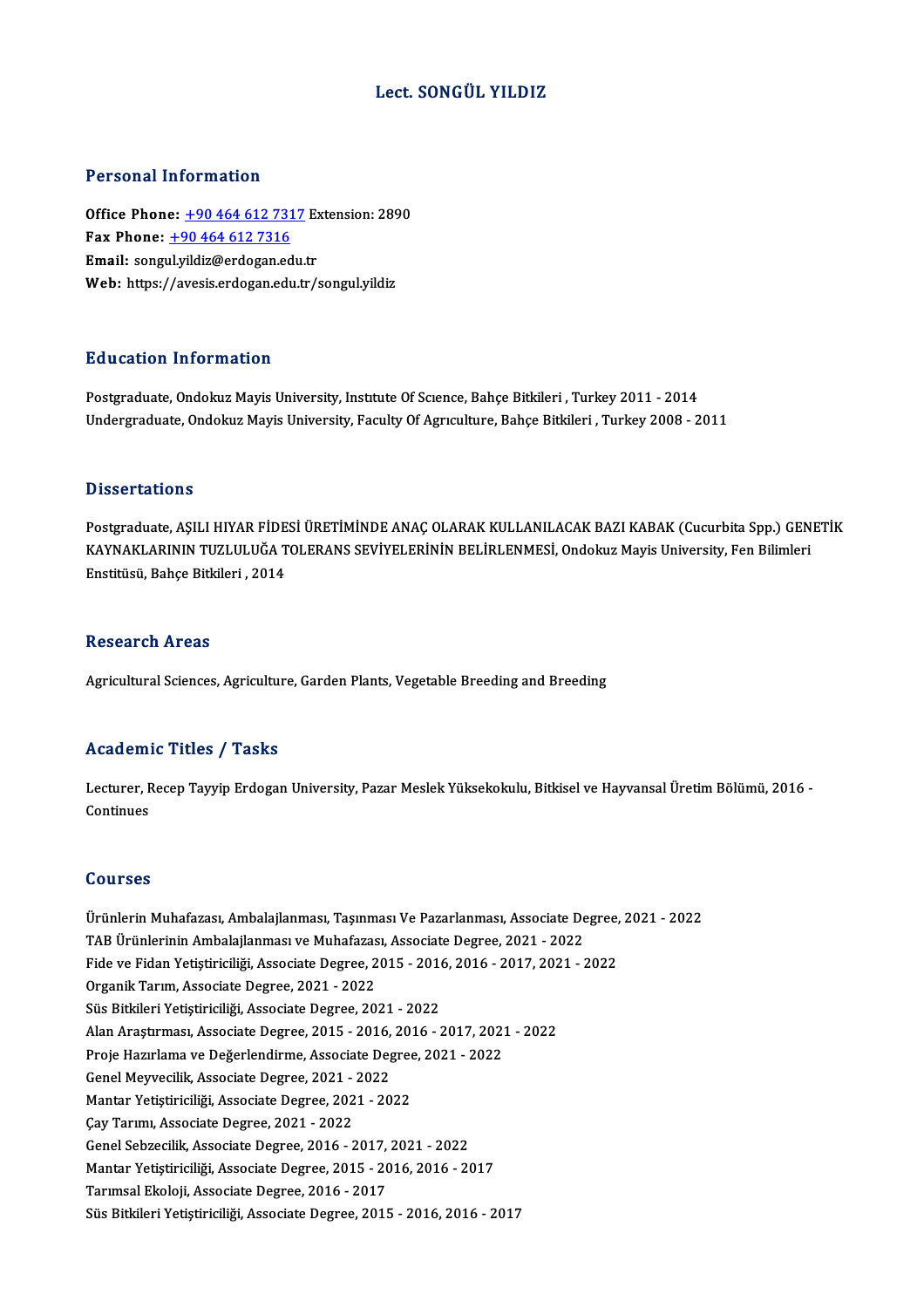Organik Tarımın Genel İlkeleri, Associate Degree, 2015 - 2016, 2016 - 2017<br>Senerlik Sulama ve Dransi, Associate Degree, 2015 - 2016, 2016 - 2017 Organik Tarımın Genel İlkeleri, Associate Degree, 2015 - 201<br>Seracılık, Sulama ve Drenaj, Associate Degree, 2016 - 2017<br>Tenrak Bilgisi, Bitki Beslame ve Gühreleme, Assosiate Degre Organik Tarımın Genel İlkeleri, Associate Degree, 2015 - 2016, 2016 - 2017<br>Seracılık, Sulama ve Drenaj, Associate Degree, 2016 - 2017<br>Toprak Bilgisi, Bitki Besleme ve Gübreleme, Associate Degree, 2016 - 2017<br>Preja Harurlam Seracılık, Sulama ve Drenaj, Associate Degree, 2016 - 2017<br>Toprak Bilgisi, Bitki Besleme ve Gübreleme, Associate Degree, 2016<br>Proje Hazırlama ve Değerlendirme, Associate Degree, 2016 - 2017

## Proje Hazırlama ve Değerlendirme, Associate Degree, 2016 - 2017<br>Articles Published in Journals That Entered SCI, SSCI and AHCI Indexes

rticles Published in Journals That Entered SCI, SSCI and AHCI Indexes<br>I. Comparison of the Salt Stress Tolerance of Promising Turkish Winter Squash (Cucurbita maxima<br>Duch) and Bumpkin (Cucurbita masshata Duch) Lines and In Comparison of the Salt Stress Tolerance of Promising Turkish Winter Squash (Cu<br>Duch.) and Pumpkin (Cucurbita moschata Duch.) Lines and Interspecific Hybrids<br>Homiz A. Balliaus A. Vildir S. Saribas S. Hygur V. Comparison of the Salt Stress Tolerance of<br>Duch.) and Pumpkin (Cucurbita moschata I<br>Horuz A., Balkaya A., Yildiz S., Saribas S., Uygur V.<br>CESUNDE PELANZEN, Vol 74 no 1 np 60 86-202 Duch.) and Pumpkin (Cucurbita moschata Duch.) Lines and Interspecific Hybrids<br>Horuz A., Balkaya A., Yildiz S., Saribas S., Uygur V.<br>GESUNDE PFLANZEN, vol.74, no.1, pp.69-86, 2022 (Journal Indexed in SCI)

## Articles Published in Other Journals

rticles Published in Other Journals<br>I. Determination of the effects of Pumpkin Rootstock on Yield and Fruit Quality in Mini Watermelon<br>Cultivation Cultivation<br>Cultivation<br>PALEAVA A Cultivation<br>BALKAYA A., GÜNGÖR B., SARIBAŞ H. Ş. , YILDIZ S.<br>YÜZÜNCÜ YIL ÜNİVERSİTESİTARIM BİLİMLERİ DERGİSİ, 2018 (Refereed Journals of Other Institutions)<br>Tuga Telerent Kabak Anaslarının Hineketil Özellikleri ve Huyarla

BALKAYAA.,GÜNGÖRB.,SARIBAŞH.Ş. ,YILDIZ S.

- BALKAYA A., GÜNGÖR B., SARIBAŞ H. Ş. , YILDIZ S.<br>YÜZÜNCÜ YIL ÜNIVERSİTESİTARIM BİLİMLERİ DERGİSİ, 2018 (Refereed Journals of Other Institutions)<br>II. Tuza Tolerant Kabak Anaçlarının Hipokotil Özellikleri ve Hıyarla Aşı YÜZÜNCÜ YIL<br><mark>Tuza Toleran</mark><br>Belirlenmesi<br><sup>VILDIZ S. PAL</sup> II. Tuza Tolerant Kabak Anaçlarının Hipokotil Özellikleri ve Hıyarla Aşı Uyuşum Durumlarının<br>Belirlenmesi<br>YILDIZ S. BALKAYA A.
	-

Belirlenmesi<br>YILDIZ S., BALKAYA A.<br>Yüzüncü Yıl Üniversitesi Tarım Bilimleri Dergisi, vol.26, no.4, pp.538-546, 2016 (Refereed Journals of Other<br>Institutions) YILDIZ S., BA<br>Yüzüncü Yıl İ<br>Institutions)<br>Effecte of S. Institutions)<br>II. Effects of Salt Stress on Vegetative Growth Parameters and Ion Accumulations in Cucurbit Rootstock<br>Construes

Institutions)<br>Effects of S<br>Genotypes<br>PALKAYAA Genotypes<br>BALKAYA A., YILDIZ S., HORUZ A., MURAT DOGRU S. Genotypes<br>BALKAYA A., YILDIZ S., HORUZ A., MURAT DOGRU S.<br>Ekin Journal of Crop Breeding and Genetics, no.4, pp.11-24, 2016 (Refereed Journals of Other Institutions)<br>Yorel Ürünlerin Tesviki ve Einenemany Belu İlinin Destekl

BALKAYA A., YILDIZ S., HORUZ A., MURAT DOGRU S.<br>Ekin Journal of Crop Breeding and Genetics, no.4, pp.11-24, 2016 (Refereed Journals of Other Institution<br>IV. Yerel Ürünlerin Teşviki ve Finansmanı, Bolu İlinin Desteklerden Y Ekin Journal of C<mark>i</mark><br>Yerel Ürünlerin<br>LÖK H., YILDIZ S.<br>ARANT İZZET RA IV. Yerel Ürünlerin Teşviki ve Finansmanı, Bolu İlinin Desteklerden Yararlanma Potansiyeli<br>LÖK H., YILDIZ S.<br>ABANT İZZET BAYSAL ÜNİVERSİTESİ SOSYAL BİLİMLER ENSTİTÜSÜ DERGİSİ, vol.15, no.3, pp.157-178, 2015

(National Refreed University Journal)

# (National Kerreed University Journal)<br>Refereed Congress / Symposium Publications in Proceedings

efereed Congress / Symposium Publications in Proceedings<br>I. TÜRKİYE'DE ORGANİK ÇAYIN ÜRETİMİ VE PAZARLANMASININ İNCELENMESİ<br>Xıldız S. Midili A I. TÜRKİYE'DE ORGANİK ÇAYIN ÜRETİMİ VE PAZARLANMASININ İNCELENMESİ<br>Yıldız S., Midilli A.

VIII. Bahçe Ürünlerinde Muhafaza ve Pazarlama Sempozyumu 7-9 Eylül 2021- Pazar / Rize, Rize, Turkey, 7 - 09 September 2021, pp.33 VIII. Bahçe Ürünlerinde Muhafaza ve Pazarlama Sempozyumu 7-9 Eylül 2021- Pazar / Rize, Rize, Turkey, 7 - (September 2021, pp.33<br>II. The Quantative Effects of Different Rootstock/Scion Combinations on the Vegetative Growth

September 2021, pp.33<br>The Quantative Effects of Differe<br>Grafted Watermelon Cultivation<br>KURTE RALKAYA A, VU DIZS, SAR Grafted Watermelon Cultivation<br>KURT E., BALKAYA A., YILDIZ S., SARIBAŞ H. Ş.

nternational UNIDOKAP Black Sea Symposium on BIODIVERSITY, 28 - 30 October 2018

III. The hypocotyls morphology of promising salt tolerant winter squash and pumpkin rootstock lines nternational UNIDOKAP Black Sea Symposium on BIODIVERSITY, 28 - 30<br>The hypocotyls morphology of promising salt tolerant winter sq<br>and grafting compatibility, survival rates with grafted cucumber<br>VU DIZ S. BALKAYA A The hypocotyls mor<br>and grafting compat<br>YILDIZ S., BALKAYA A.<br>COST ACTION FA1204 YILDIZ S., BALKAYA A.<br>COST ACTION FA1204 FINAL CONFERENCE, Pula, Croatia, 19 - 21 September 2016, pp.32

YILDIZ S., BALKAYA A.<br>COST ACTION FA1204 FINAL CONFERENCE, Pula, Croatia, 19 - 21 September 2016, pp.32<br>IV. The Hypocotyls morphology of promising salt tolerant winter squash and pumpkin rootstock lines<br>and grafting compat COST ACTION FA1204 FINAL CONFERENCE, Pula, Croatia, 19 - 21 September<br>The Hypocotyls morphology of promising salt tolerant winter squ<br>and grafting compatibility, survival rates with grafted watermelon